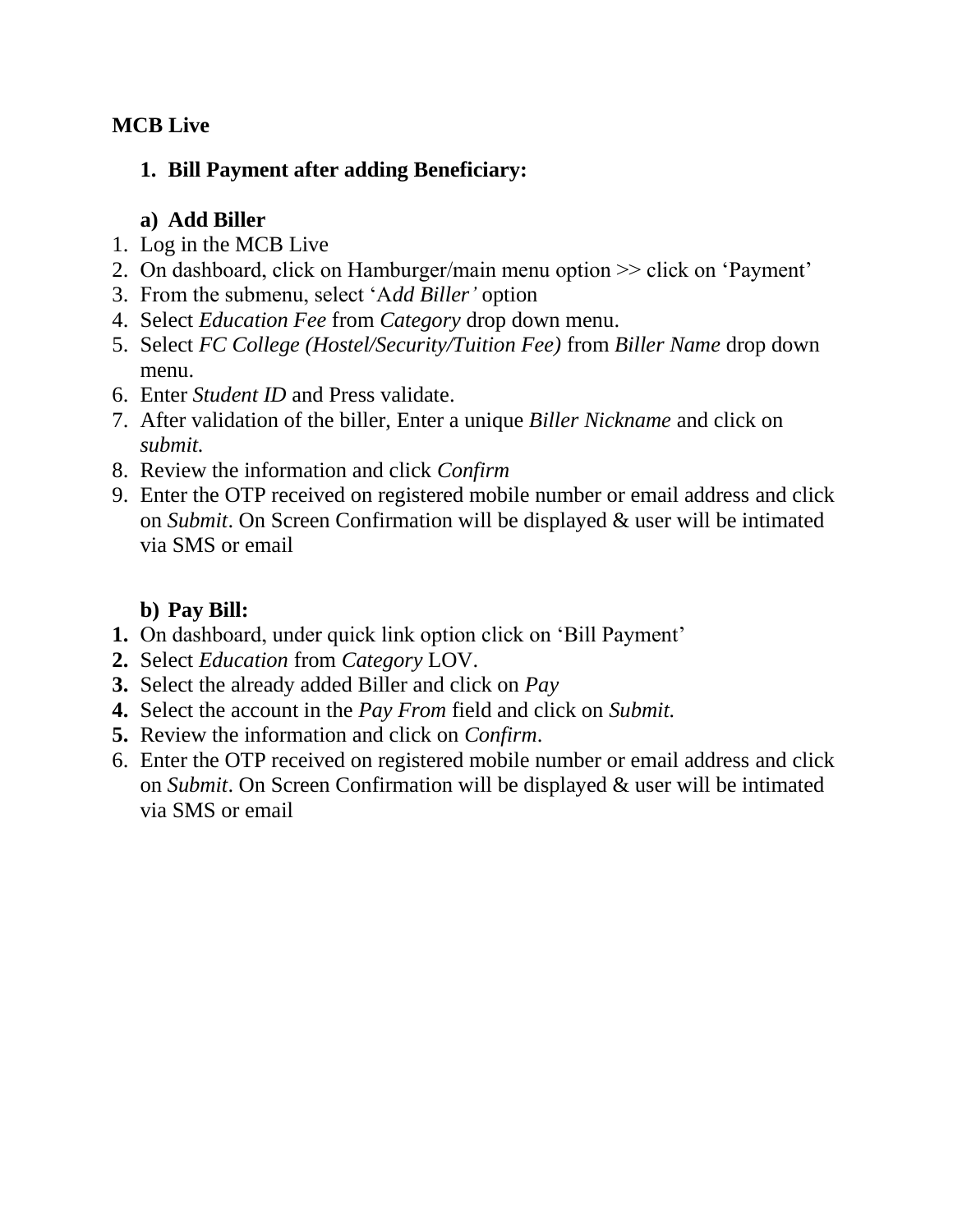#### **2. Bill Payment without adding Beneficiary:**

#### **Quick Bill Pay**

- 1. Log in the MCB Live
- 2. On dashboard, click on Hamburger/main menu option >> click on 'Payment'
- 3. From the submenu, select *Quick Bill Pay*
- 4. Select *Education Fee* from *Category* drop down menu.
- 5. Select *FC College (Hostel/Security/Tuition Fee)* from *Biller Name* drop down menu.
- 6. Enter *Student ID* and validate and click on *submit.*
- 7. Review the information and click *Confirm*
- 8. Enter the OTP received on registered mobile number or email address and click on *Submit*. On Screen Confirmation will be displayed & user will be intimated via SMS or email